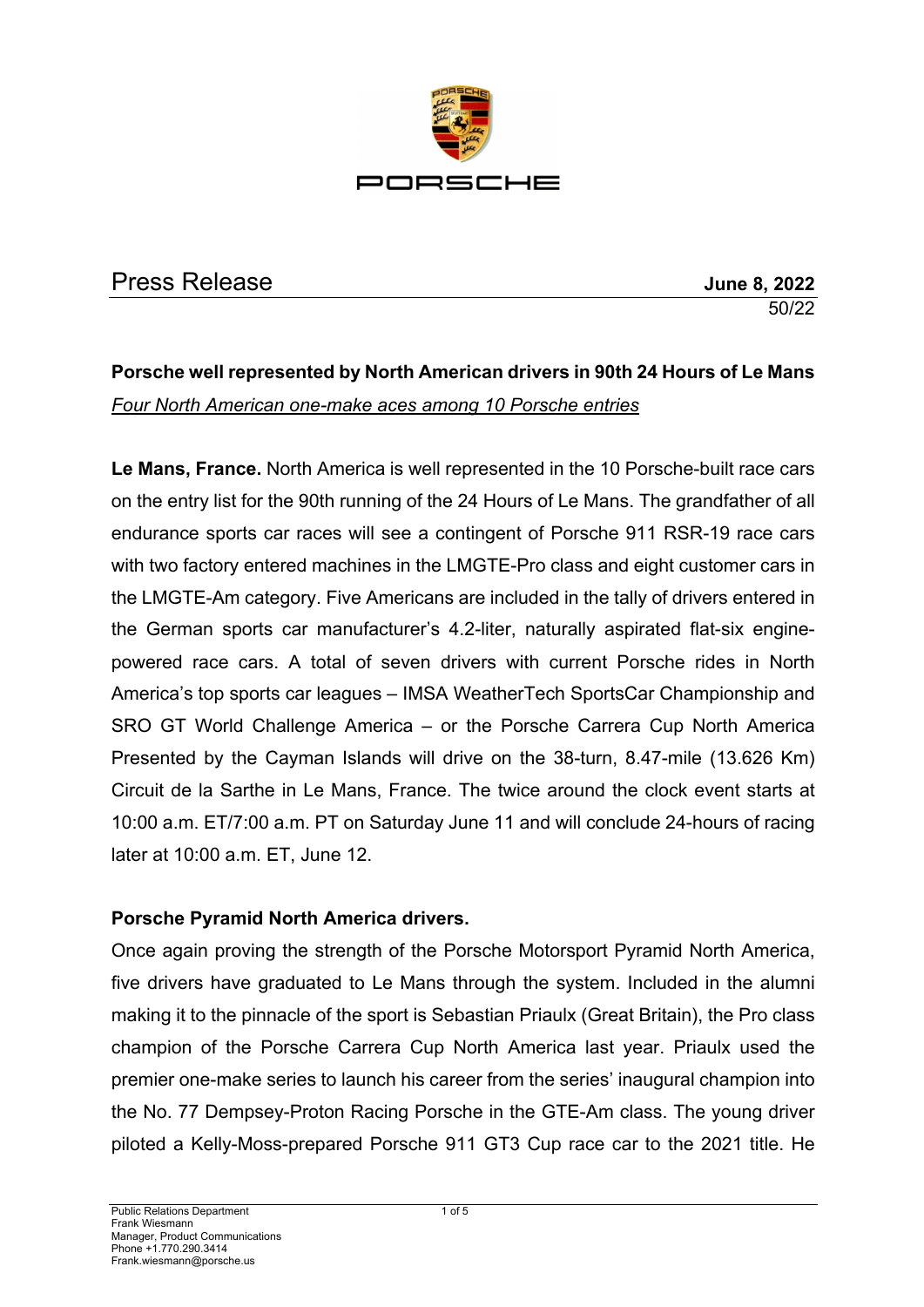already has an FIA World Endurance Championship (WEC) victory under his belt having raced to the class win at Spa-Francorchamps last month. 2022 Carrera Cup North America Am class points leader Mark Kvamme (Columbus Ohio) will not be behind the wheel of a Porsche when he races at Le Mans, but he will return to his No. 43 MDK Motorsports 911 GT3 Cup racer for Rounds 7 and 8 of the continent's Carrera Cup series at Watkins Glen International on June 24 – 25.

Sharing the No. 88 Proton-Dempsey machine this weekend will be three drivers with close ties to North America. 2020 and 2021 SRO GT World Challenge America class champion Fred Poordad (San Antonio, Texas) and 2019 Porsche GT3 Cup Challenge Platinum class champion Maxwell Root (San Diego, California) will campaign the car partly owned by actor/racer Patrick Dempsey with 2021 Porsche Cup recipient and two-time 2022 IMSA WeatherTech GTD class winner (Rolex 24 at Daytona and WeatherTech Raceway Laguna Seca), Jan Heylen (Belgian now living in Florida). The three have each won races with longtime Porsche entrant Wright Motorsports in IMSA and SRO-sanctioned race series.

In the endurance races of the IMSA WeatherTech GTD class, Zacharie Robichon (Canada) can be found sharing the seat with Heylen for Wright Motorsports. They have already teamed for the 2022 Rolex 24 At Daytona GTD trophy (along with Ryan Hardwick). The 2021 IMSA WeatherTech GTD champion and two-time Porsche GT3 Cup titleholder would like to add the Le Mans prize to an already full trophy shelf as well. He joins Porsche factory driver – and WeatherTech GTD Pro class regular – Matt Campbell (Australia) in the No. 93 Proton Competition Porsche 911 RSR-19. Campbell has helped pilot the No. 9 Pfaff Motorsports Porsche to a GTD Pro class victory at Daytona and Laguna Seca in 2022.

### **United States drivers also entered.**

Three other drivers from the United States are poised for the final year in which the Porsche 911 RSR-19 will compete at Le Mans. Included is Cooper MacNeil (Hinsdale, Illinois) who returns to the Porsche fold in the No. 79 WeatherTech Racing car. He will be joined by Thomas Merrill (Salinas, California). Brendan Iribe (Los Angeles, California) will race the No. 56 for Team Project 1.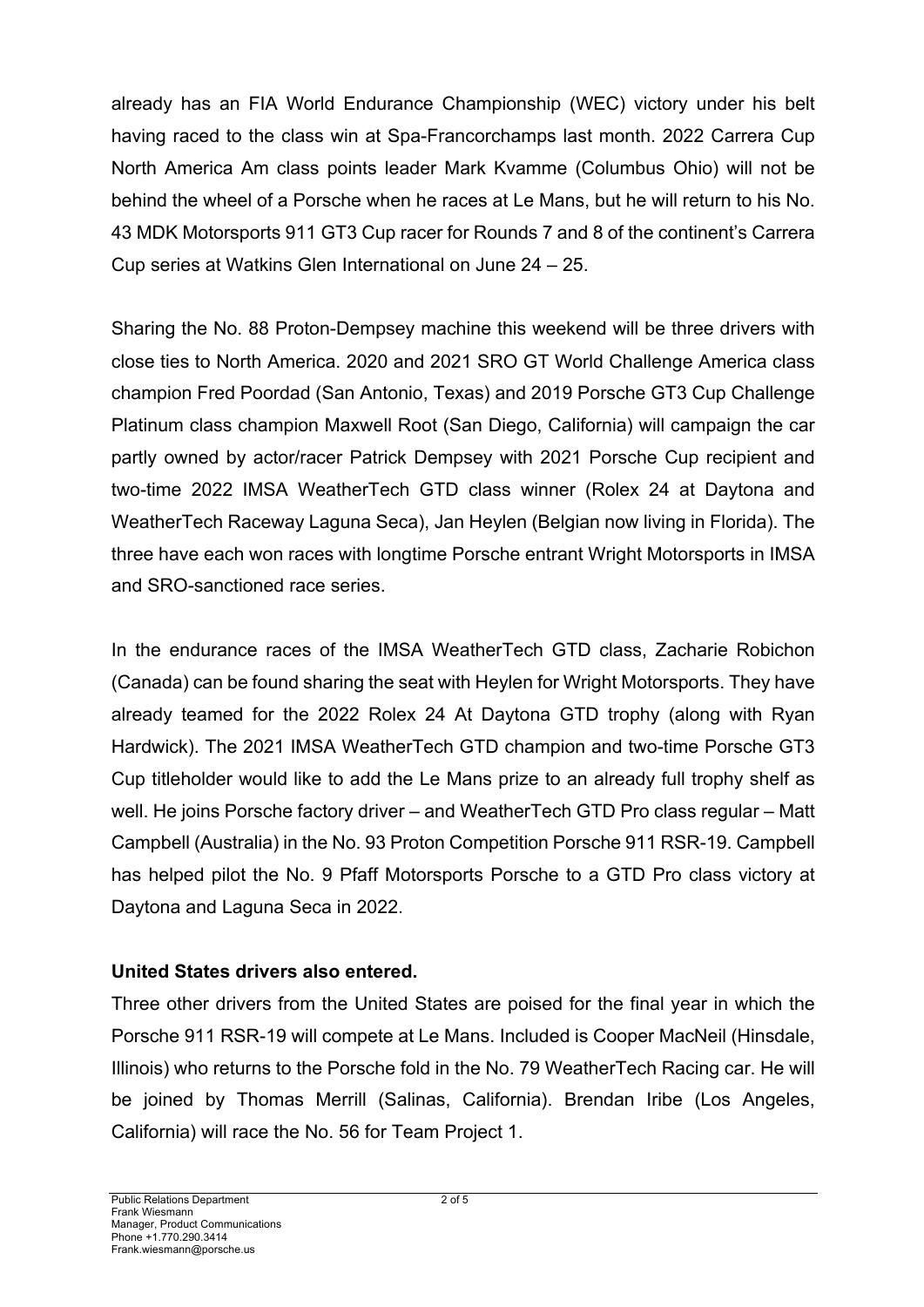### **Factory effort full of familiar faces.**

The Porsche GT Team – the official factory effort of the 19-time overall winning marque, a record for a manufacturer at Le Mans – has entered two of the circa 515 HP race cars with three "works" drivers each. The No. 91 will be raced by Gianmaria Bruni (Italy), Richard Lietz (Austria) and Frédéric Makowiecki (France). All three have spent substantial time in North America racing in IMSA. Lietz added a Rolex 24 GTD class win to his resume earlier this year driving the Wright Motorsports entry with Heylen, Robichon and Hardwick. The No. 92 is the second factory car in the stable challenging for the Pro class win. IMSA veterans Michael Christensen (Denmark), Kevin Estre (France) and 2022 Rolex 24 runner-up Laurens Vanthoor (Belgium) share the Le Mans ride.

### **Porsche LMDh drivers and Team Penske to test prototype waters.**

Porsche factory drivers Dane Cameron (Glen Echo, California) and Felipe Nasr (Brazil) are slated to race in the LMP2 class with Team Penske alongside veteran and former Porsche works driver Emmanuel Collard (France). Cameron and Nasr have already been announced as pilots for the 2023 Porsche LMDh effort under the Porsche Penske Motorsport awning. The newest Porsche prototype is currently undergoing testing and development in anticipation of the 2023 season. Team Penske will use this opportunity to learn the intricacies of la Sarthe for the attempt to take overall honors next June.

### **Timing. (all times ET)**

**24 Hours of Le Mans, Circuit de la Sarthe, Le Mans, France.** Wednesday, June 8 – Free Practice 1 – 8:00 a.m. – 11:00 a.m. Wednesday, June 8 – Free Qualifying – 1:00 p.m. – 2:00 p.m. Wednesday, June 8 – Free Practice 2 – 6:00 p.m. – 8:00 p.m. Thursday, June  $9$  – Free Practice  $3 - 8:00$  a.m.  $- 11:00$  a.m. Thursday, June 9 – Qualifying: Hyperpole – 2:00 p.m. – 2:30 p.m. Thursday, June  $9$  – Free Practice  $4 - 4:00$  p.m.  $- 6:00$  p.m. Friday, June 10 – No On-Track Activity Saturday, June 11 – Warm-Up – 4:30 a.m. – 4:45 a.m. Saturday, June 11 – Race Start – 10:00 a.m. Sunday, June 12 – Race Finish – 10:00 a.m.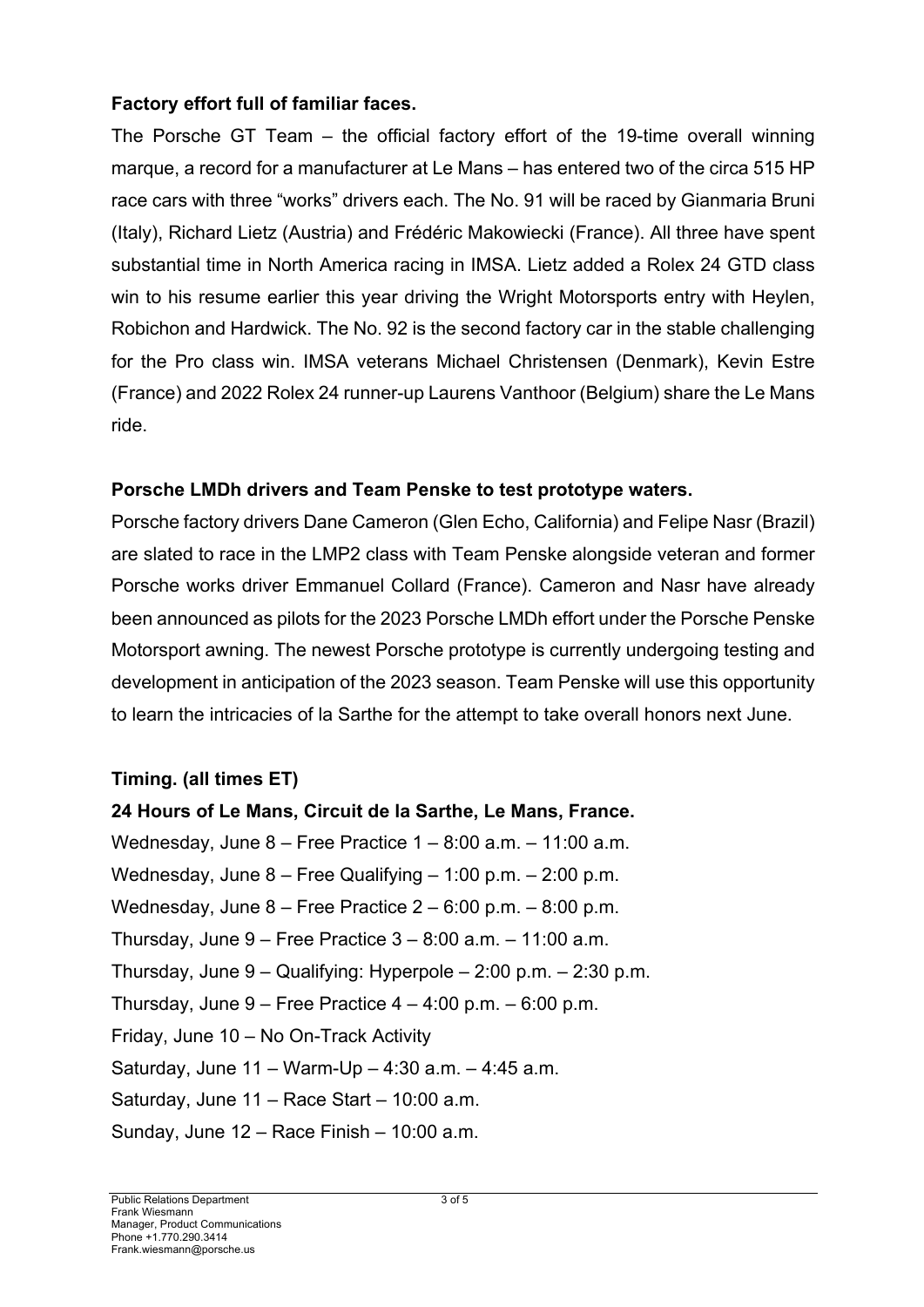### **Viewing.**

The 24 Hours of Le Mans can be seen in its entirety, from the waving of the French tricolors to the checkered flag, in the United States and Canada thanks to Motor Trend TV. The broadcast begins on Saturday, June 11 at 9:30 a.m. ET/6:30 a.m. PT. Qualifying, as well as the race and onboard camera views, can also be found on the MotorTrend+ streaming app.

### **Volker Holzmeyer, President and CEO, Porsche Motorsport North America.**

"We are very proud of the North American representation Porsche has at the 24 Hours of Le Mans this year. Nearly every 911 RSR in the field has at least one driver who currently competes in IMSA, SRO or Porsche Carrera Cup North America or has had significant success here in the recent past. This is a testament to the strength of motorsports in the United States and Canada. We wish them all a successful 24 hours of racing at Le Mans."

#### **About Porsche Cars North America, Inc. | One Porsche Drive, Atlanta, GA 30354 USA**

Established in 1984, Porsche Cars North America, Inc. (PCNA) is the exclusive U.S. importer of the Porsche 911, 718 Boxster, 718 Cayman, Macan, Cayenne, Panamera and Taycan. Headquartered in Atlanta, Georgia, since 1998, PCNA is also home to the first Porsche Experience Center in North America featuring a module-based 1.6 mile driver development track, business center, and fine dining restaurant, 356. The company operates a second Porsche Experience Center near Los Angeles. That 53-acre complex features a driver development track with eight educational modules totaling 4.1 miles, a business center, and Restaurant 917. PCNA supports 194 independently owned and operated Porsche dealerships in the U.S., including supplying parts, service, marketing, and training. They, in turn, work to provide Porsche customers with a best-in-class experience that is in keeping with the Porsche brand's more than 70-year history of leadership in the advancement of vehicle performance, safety, and efficiency. PCNA is an indirect wholly-owned subsidiary of Porsche AG, which is headquartered in Stuttgart, Germany. At the core of this success is Porsche's proud racing heritage that boasts some 30,000-plus motorsport wins to date.

Follow us: twitter.com/porsche | facebook.com/porsche | instagram.com/porsche facebook.com/PECAtlanta|instagram.com/pecatl|facebook.com/pecla | instagram.com/pecla

### **North American Contacts.**

Porsche Cars North America Frank Wiesmann Manager, Product Communications Office. 770-290-3414 frank.wiesmann@porsche.us

Tom Moore Motorsports Public Relations Mobile. 615-509-5000 tom@darkhorseautosport.com